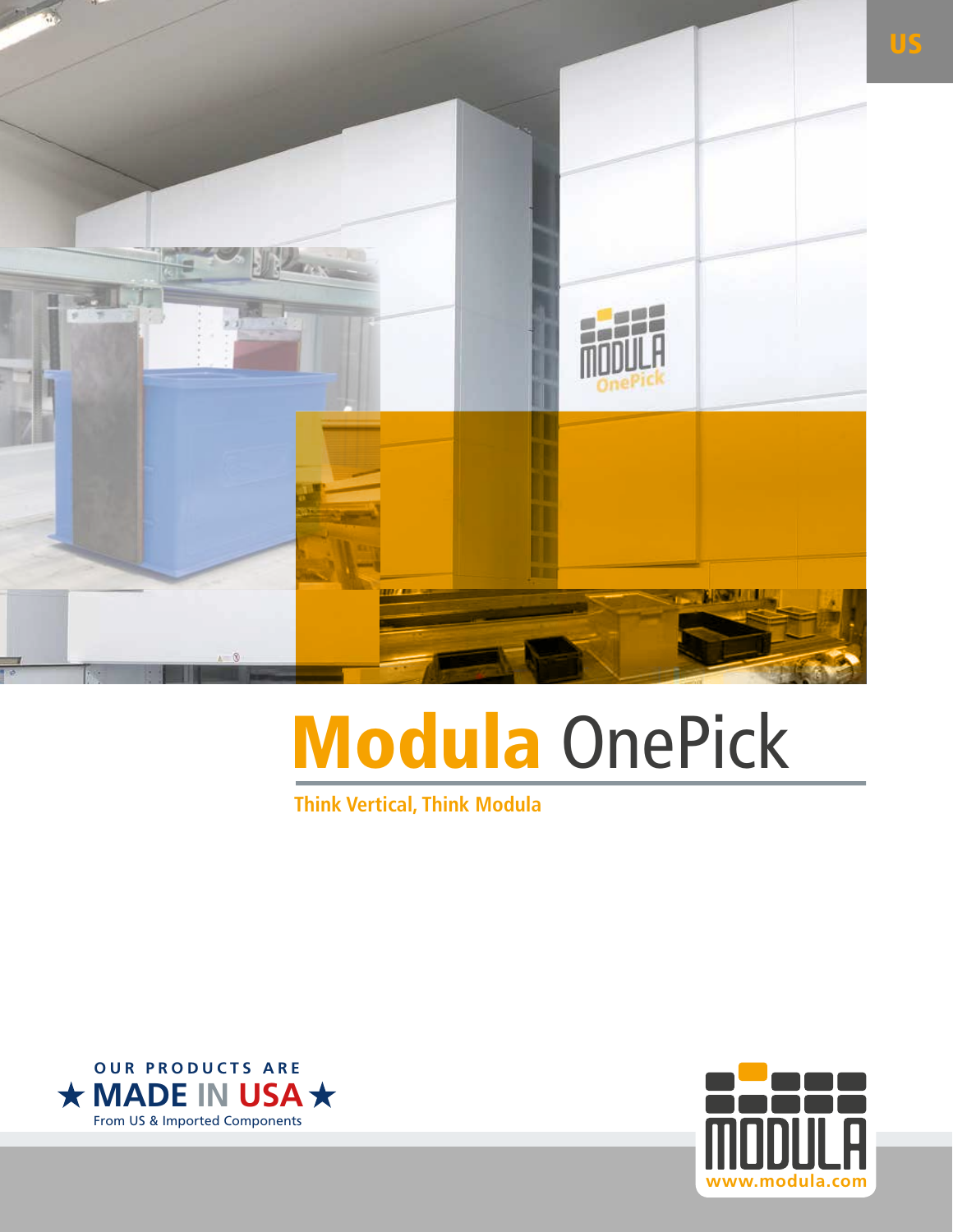

### **Are you looking for more from a vertical warehouse?**

Modula **OnePick**

### **Sophistication in Automation**

OnePick is the Vertical Lift Module that works without an operator thanks to the fully automated picking bay.

OnePick seamlessly integrates with material handling systems such as conveyor belts, rollers, AGVs, AGCs, making the picking operations fully automated and safe.

Thanks to its specially designed extractor, it handles

the products stored in boxes or bins without the aid of operators, antropomorphic robots or other external handling systems.

OnePick is the ideal system for stocking in the same warehouse boxes, bins and containers with:

- Different weights
- Different volumes
- Different sizes

硼

• Different dimensions



### **What it is and how it works**

OnePick is a Modula Lift (VLM) with a special

- 
- 
- 
- 
- 
- 



**Unit height: from 130" (3,300 mm) to 634" (16,100 mm)**

**Unit height increment: 7.87" (200 mm) Tray storage pitch:**

**1"** Technical features **Technical features Tray widths: from 74.8" (1,900 mm) to 161.41" (4,100 mm) Tray depths: 25.75" (654 mm) & 33.74" (857 mm) Net tray payload options: 551 - 1102 - 1653 - 2182 lbs (250-500-750-990 kg) Total net payload: up to 198,416 lbs (90,000 Kg) Number of bays: up to 3 internal or external Load-bearing structure in zinc-coated steel Eagle steel-reinforced toothed belt transmission Elevator guiding system with 6 HDPE rollers per side**

**Multiple payload tray management**

**Maximum load per item picked: 14.17" (360 mm)**

**Maximum weight per item picked: 55 lbs (25 Kg) (depending on the container dimensions)**

**Option for dual access bays Dynamic tray height storage**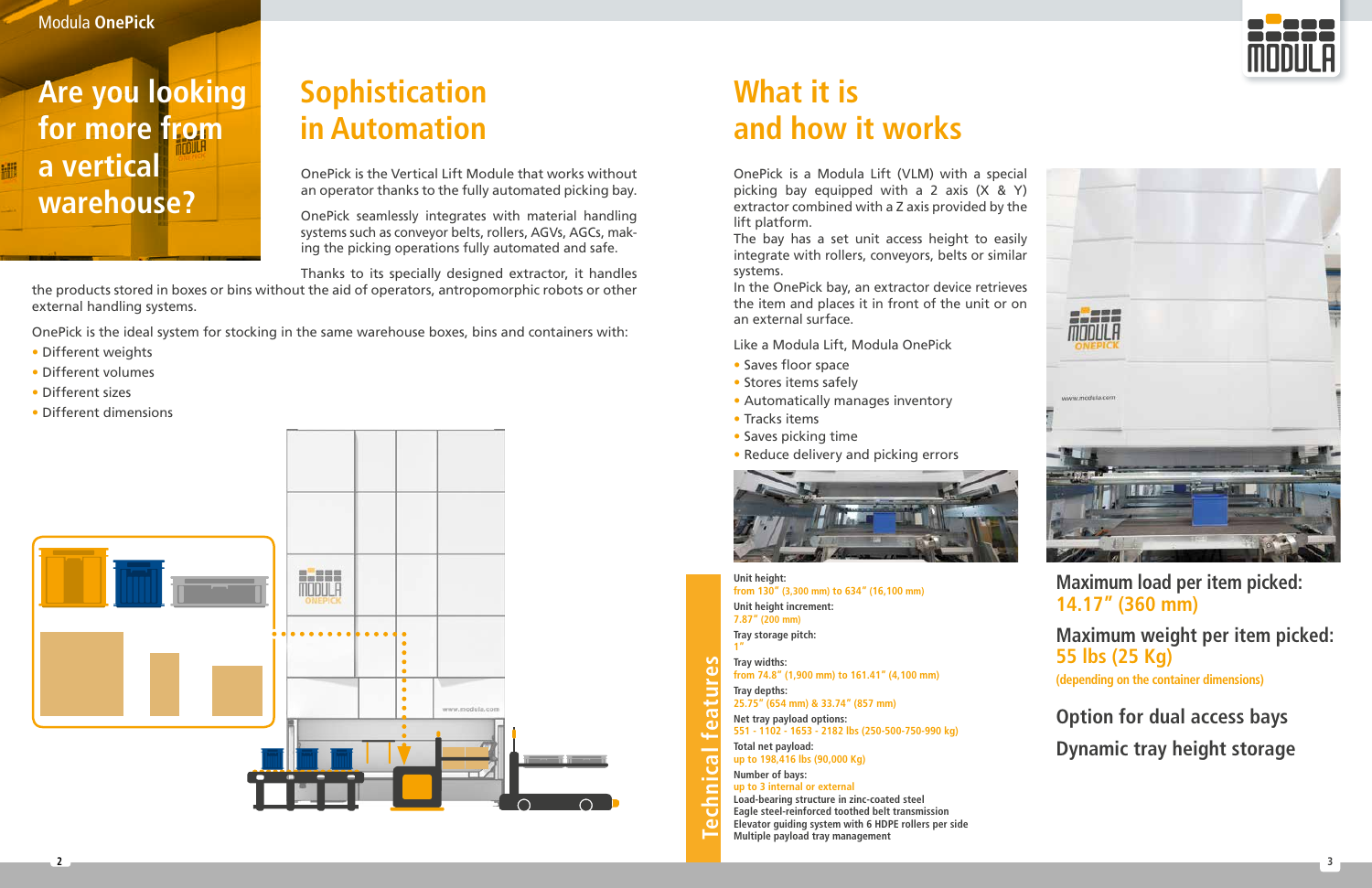

- 
- 
- 





![](_page_2_Picture_22.jpeg)

### **Reclaim valuable space**

### **Retrieval from multiple rows**

The OnePick warehouse retrieves from multiple rows in the same tray.

An advanced system synchronizes the extractor device and the tray movements.

This makes box retrieval extremely precise, even when the tray has a random geometric layout and/or on more than one row.

No matter what the tray layout is, it is perfectly reach-

able. OnePick technology translates into tray space optimization as the entire surface is used, even when the items have different geometry, volumes or shapes. Moreover, thanks to the Modula warehouse dynamic tray height storage, the spaces between trays can be optimized and items and containers of different heights can be stored with great flexibility and efficiency.

![](_page_2_Picture_8.jpeg)

![](_page_2_Picture_9.jpeg)

![](_page_2_Picture_10.jpeg)

## **More flexibility than ever!**

OnePick trays can be fitted with special accessories, like partitions and dividers to organize the trays to store a number of different boxes and containers. Thanks to these accessories, the tray layout is incredibly flexible and easy to modify. The dynamic tray height storage combined with 1" tray adjustability allows for an optimized usage of the VML's internal cubic volume. At every material intake, the VLM controls the height of the material, checks the available spaces inside the warehouse and selects the perfect storage location in order to minimize the internal

space waste.

#### No more unused space between the stored trays

![](_page_2_Figure_14.jpeg)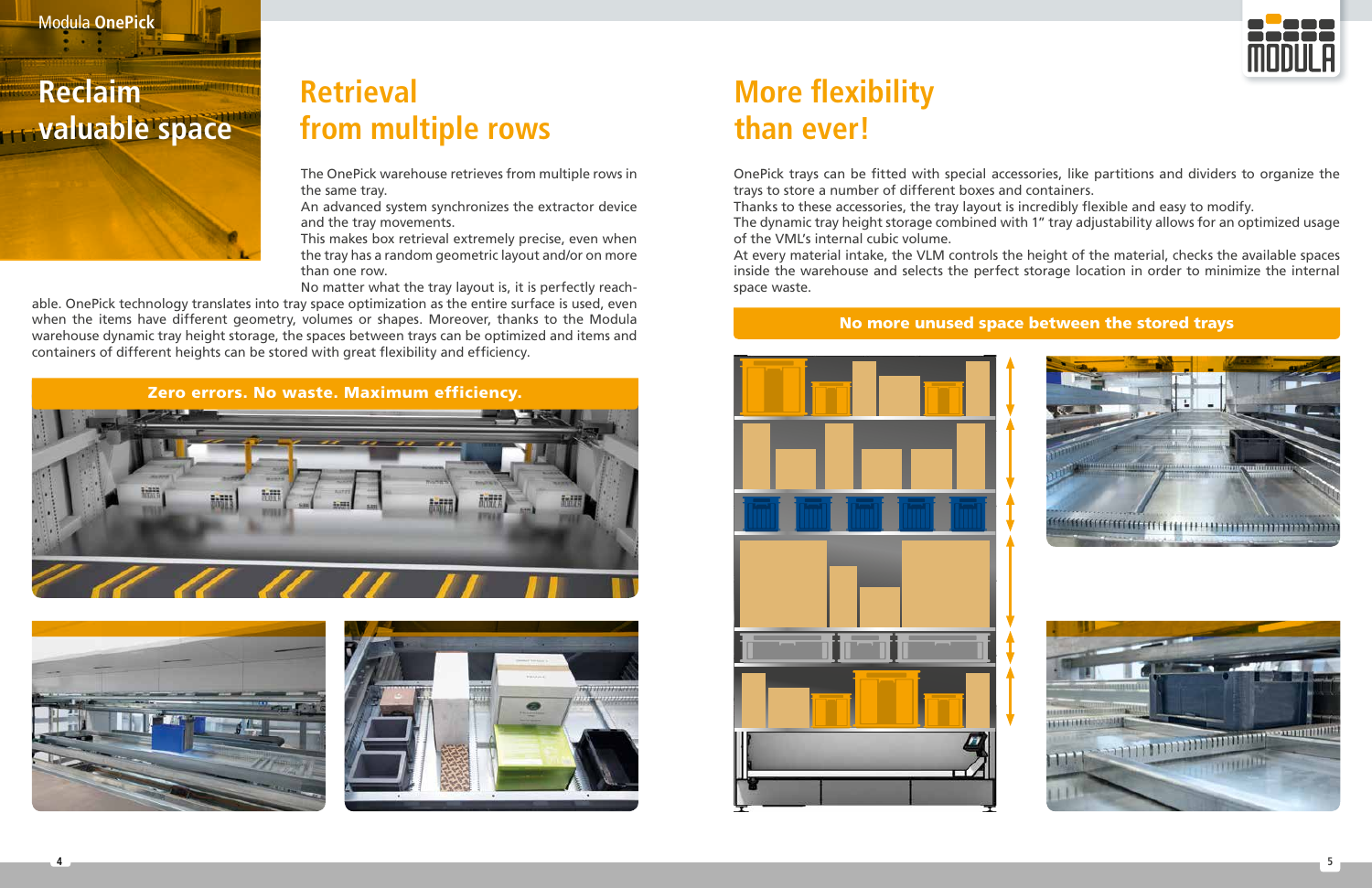![](_page_3_Picture_1.jpeg)

#### Modula **OnePick**

### **Smarter software**

The OnePick combined with material handling systems, allows the installation of a VLM even in hard to reach, awkward areas, or areas far from the work station where the items are needed.

OnePick requires Modula WMS software which, among other functions, maps the products' location in the tray. The extractor device is guided by the defined mapping and automatically retrieves the selected items.

細 **Our models**

Any material handling system is then able to carry them to another even remote work station. Ideal for assembly lines, work stations, but also pick and pay or pick-up applications for e-commerce, self-service or take out and automated stores.

![](_page_3_Picture_6.jpeg)

|                                  | <b>San Health</b>               |                                                 | <b>CONTRACTOR</b> |                                            |                | ۰           |                                                                                                              |               |              |                             |                 |                          |                |                          |                    |                          |              |
|----------------------------------|---------------------------------|-------------------------------------------------|-------------------|--------------------------------------------|----------------|-------------|--------------------------------------------------------------------------------------------------------------|---------------|--------------|-----------------------------|-----------------|--------------------------|----------------|--------------------------|--------------------|--------------------------|--------------|
|                                  |                                 | No Inagrigazioni, Agosti grimentazio il coloral |                   |                                            |                |             |                                                                                                              |               |              |                             |                 |                          |                |                          |                    |                          |              |
| <b>Station</b>                   |                                 | Ind all - handed - San Isla                     |                   | <b>College Corp.</b>                       | $\sim$         |             | $\sim$                                                                                                       | cartage.      | $\equiv$     | <b>Telephone State Book</b> |                 | --                       | in losses      | <b>Sand Afr</b>          | <b>High cuttle</b> | <b>THE REAL PROPERTY</b> | Test Age of  |
|                                  | an's                            |                                                 |                   |                                            |                |             | ×                                                                                                            | $\times 10$   | 12.76        | 6 mil                       | <b>LIGH</b>     | $\sim$                   | $\blacksquare$ | w.                       | sent               | <b>MARK</b>              | 'd site.     |
|                                  | ini                             |                                                 |                   |                                            |                |             | E                                                                                                            | $-14$         | 4.58         | <b>Lake</b>                 | 5.400           | $\alpha$                 | ×              | m                        | p.cms              | <b>SECRET</b>            | is and       |
|                                  | <b>And</b>                      |                                                 |                   |                                            |                | ı           | m                                                                                                            | $-10$         | ar free      | 5,000<br>٠                  | <b>CALL</b><br> | $\overline{a}$<br>n      | $\blacksquare$ | <b>ALL</b>               | <b>Le most</b>     | $-$                      | 14.0041      |
|                                  | <b>SHEE</b>                     |                                                 |                   | ≖                                          | ÷              | ÷           | ×                                                                                                            | $-$           | on Fig.      | 1.00                        | <b>Late</b>     | $\overline{\phantom{a}}$ | ٠              | $\overline{ }$           | state.             | ×                        | <b>SHIP</b>  |
|                                  | m                               |                                                 | <b>Binney</b>     |                                            |                |             |                                                                                                              |               | $\mathbb{R}$ | <b>Low</b>                  | 1166            | ×                        |                | $\overline{\phantom{a}}$ | sturki             | ×                        | 100          |
|                                  | $\rightarrow$                   |                                                 |                   |                                            |                |             |                                                                                                              |               |              | 5.000                       | <b>ALMOST</b>   | ç                        | ţ              | $\equiv$                 | <b>WATER</b>       | ×                        | <b>Visit</b> |
|                                  | m                               |                                                 | <b>CONTRACTOR</b> |                                            |                | $\sim$      |                                                                                                              |               |              | <b>Last</b>                 | 5,630           | ٠                        | ×              | <b>COL</b>               | <b>Harrist</b>     | ¥                        | $+488$       |
|                                  | m                               |                                                 |                   | <b>Daniel Gallery All</b><br>Topic plants. |                | ÷           |                                                                                                              |               |              | 4,990                       | <b>TIME</b>     | $\sim$                   | ¥              | $\leftarrow$             | 18 or hai          | ¥                        | 10.004       |
|                                  | <b>HH</b>                       |                                                 | ---               |                                            |                | -           |                                                                                                              | <b>MAG</b>    |              | $1 - 1$                     | <b>LEE</b>      | ¥                        | y              | <b>HE</b>                | 18.2761            | ×                        | 14,644       |
|                                  | m                               |                                                 | <b>CALLAS</b>     |                                            |                | ÷           |                                                                                                              | $\frac{1}{2}$ |              | 5.446                       | 5.840           | ٠                        | ×              | in.                      | state              | in in                    | 16.0046      |
|                                  | m                               |                                                 |                   | Goldman on                                 |                | 1-reporters |                                                                                                              |               |              | 1.001                       | <b>TIME</b>     | $\sim$                   | ٠              | m                        | $-0.001$           | <b>SECURITY</b>          | 10.006       |
|                                  | <b>SET</b>                      |                                                 | Suite rate        |                                            |                |             | 100 Grade Granty - M                                                                                         |               |              | <b>Last</b>                 | <b>LIGHT</b>    | ¥                        | ×              | m                        | 10000              | ¥                        | 144          |
|                                  | m                               |                                                 | <b>Auril All</b>  |                                            | <b>COLLANS</b> | taken rate  | (DATE - Sterelste (274-4034)                                                                                 |               |              | 1,400                       | <b>SLAND</b>    | ×                        | ×              | into                     | <b>United</b>      | ×                        | <b>SAM</b>   |
|                                  | m                               |                                                 | ---               | <b>DE BOARD</b>                            |                |             | THREE CAMPION OR HANDLEY                                                                                     |               |              | 4,000                       | 1104            | ٠                        | ×              | 100                      | anno.              | ×                        | 10.0041      |
|                                  | ters.                           |                                                 |                   | the comment of                             |                |             | USERA 1 External Available 1<br>LANT: Fadount Classroom                                                      |               |              | to and                      | total           | ¥                        | ×              | w.                       | eas                | ARM                      | <b>SALE</b>  |
|                                  | ins.                            |                                                 |                   |                                            |                |             | Their equipment of exceptions                                                                                |               |              | 3.400                       | <b>SUMM</b>     | $\sim$                   | ×              | m                        | man                | ARMS                     | time.        |
|                                  | <b>Manufactured ATTIS: "The</b> | $\rightarrow$                                   |                   |                                            |                |             | DRL Tearages (Trainate)<br><b>STATE AREA ARRANGEMENT</b><br>International and content denter performance and |               |              | <b>R</b> House              |                 |                          |                |                          |                    |                          |              |
| 车116<br>$+1.1$ H                 |                                 |                                                 |                   |                                            |                |             |                                                                                                              |               |              |                             |                 |                          |                |                          |                    |                          |              |
| $+14$<br>ــ                      |                                 |                                                 |                   |                                            |                |             |                                                                                                              |               |              |                             |                 |                          |                |                          |                    |                          |              |
| 7.10<br>. .                      |                                 |                                                 |                   |                                            |                |             |                                                                                                              |               |              |                             |                 |                          |                |                          |                    |                          |              |
| la                               |                                 |                                                 |                   |                                            |                | ٠           |                                                                                                              |               |              |                             |                 |                          |                |                          |                    |                          |              |
| <b>Service</b><br>$\Phi_{\rm X}$ |                                 |                                                 |                   |                                            |                |             |                                                                                                              |               |              |                             |                 |                          |                |                          |                    |                          |              |
|                                  |                                 |                                                 |                   |                                            |                |             |                                                                                                              |               |              |                             |                 |                          |                |                          |                    |                          |              |
|                                  |                                 |                                                 |                   |                                            |                |             |                                                                                                              |               |              |                             |                 |                          |                |                          |                    |                          |              |
| ule                              |                                 |                                                 |                   |                                            |                |             |                                                                                                              |               |              |                             |                 |                          |                |                          |                    |                          |              |

![](_page_3_Picture_8.jpeg)

| MX & MX-D   | <b>Model</b>   | <b>Tray Width</b><br>(in) | <b>Tray Depth</b><br>(in) | <b>Tray Wall</b><br><b>Height</b><br>(in) | <b>Net Tray</b><br>Payload<br>(lbs) | <b>Unit Footprint</b><br>(Width x Depth)<br>(in) |
|-------------|----------------|---------------------------|---------------------------|-------------------------------------------|-------------------------------------|--------------------------------------------------|
|             | <b>MX25</b>    | 122.05                    | 25.75                     | 1.77/2.75/4.72                            | 551                                 | 138.46 x 136.69                                  |
|             | <b>MX25D</b>   | 122.05                    | 33.74                     | 1.77/2.75/4.72                            | 551                                 | 138.46 x 168.66                                  |
| 栅           | <b>MX50</b>    | 122.05                    | 25.75                     | 2.75/4.72                                 | 1,102                               | 138.46 x 136.69                                  |
|             | <b>MX50D</b>   | 122.05                    | 33.74                     | 2.75/4.72                                 | 1,102                               | 138.46 x 168.66                                  |
|             | <b>MX75</b>    | 122.05                    | 25.75                     | 2.75/4.72                                 | 1,653                               | 138.46 x 136.69                                  |
|             | <b>MX75D</b>   | 122.05                    | 33.74                     | 4.72                                      | 1,653                               | 138.46 x 168.66                                  |
|             | <b>MX1000</b>  | 120.47                    | 25.75                     | 4.72                                      | 2,200                               | 138.46 x 136.69                                  |
| 138.46 in - | <b>MX1000D</b> | 120.47                    | 33.74                     | 4.72                                      | 2,200                               | 138.46 x 168.66                                  |
| ML & ML-D   | <b>Model</b>   | <b>Tray Width</b><br>(in) | <b>Tray Depth</b><br>(in) | <b>Tray Wall</b><br><b>Height</b><br>(in) | <b>Net Tray</b><br>Payload<br>(lbs) | <b>Unit Footprint</b><br>(Width x Depth)<br>(in) |
|             | <b>ML25</b>    | 161.41                    | 25.75                     | 2.75/4.72                                 | 551                                 | 177.83 x 136.69                                  |
|             | <b>BALOCD</b>  | .                         | $\sim$ $\sim$ $\sim$      | .                                         | $- - -$                             | $- - - - - - - - - -$                            |

翻

| MA & MA-D                            | <b>Model</b>   | <b>Tray Width</b><br>(in) | <b>Tray Depth</b><br>(in) | <b>Tray Wall</b><br>Height<br>(in) | <b>Net Tray</b><br>Payload<br>(lbs) | <b>Unit Footprint</b><br>(Width x Depth)<br>(in) |
|--------------------------------------|----------------|---------------------------|---------------------------|------------------------------------|-------------------------------------|--------------------------------------------------|
|                                      | <b>MA25</b>    | 74.80                     | 25.75                     | 1.77/2.75/4.72                     | 551                                 | 91.22 x 136.69                                   |
|                                      | <b>MA25D</b>   | 74.80                     | 33.74                     | 1.77/2.75/4.72                     | 551                                 | 91.22 x 168.66                                   |
| <b>MIT</b>                           | <b>MA50</b>    | 74.80                     | 25.75                     | 2.75/4.72                          | 1,102                               | 91.22 x 136.69                                   |
|                                      | <b>MA50D</b>   | 74.80                     | 33.74                     | 2.75/4.72                          | 1,102                               | 91.22 x 168.66                                   |
|                                      | <b>MA75</b>    | 74.80                     | 25.75                     | 2.75/4.72                          | 1,653                               | 91.22 x 136.69                                   |
| ----                                 | <b>MA75D</b>   | 74.80                     | 33.74                     | 2.75/4.72                          | 1,653                               | 91.22 x 168.66                                   |
|                                      | <b>MA1000</b>  | 73.23                     | 25.75                     | 4.72                               | 2,200                               | 91.22 x 136.69                                   |
| $\rightarrow$ 91.22 in $\rightarrow$ | <b>MA1000D</b> | 73.23                     | 33.74                     | 4.72                               | 2,200                               | 91.22 x 168.66                                   |

| <b>Model</b>   | <b>Tray Width</b><br>(in) | <b>Tray Depth</b><br>(in) | <b>Tray Wall</b><br><b>Height</b><br>(in) | <b>Net Tray</b><br>Payload<br>(lbs) | <b>Unit Footprint</b><br>(Width x Depth)<br>(in) |
|----------------|---------------------------|---------------------------|-------------------------------------------|-------------------------------------|--------------------------------------------------|
| <b>ML25</b>    | 161.41                    | 25.75                     | 2.75/4.72                                 | 551                                 | 177.83 x 136.69                                  |
| <b>ML25D</b>   | 161.41                    | 33.74                     | 2.75/4.72                                 | 551                                 | 177.83 x 168.66                                  |
| <b>ML50</b>    | 161.41                    | 25.75                     | 4.72                                      | 1,102                               | 177.83 x 136.69                                  |
| <b>ML50D</b>   | 161.41                    | 33.74                     | 4.72                                      | 1.102                               | 177.83 x 168.66                                  |
| <b>ML75</b>    | 161.41                    | 25.75                     | 4.72                                      | 1.653                               | 177.83 x 136.69                                  |
| <b>ML75D</b>   | 161.41                    | 33.74                     | 4.72                                      | 1,653                               | 177.83 x 168.66                                  |
| <b>ML1000</b>  | 159.84                    | 25.75                     | 5.71                                      | 2,200                               | 177.83 x 136.69                                  |
| <b>ML1000D</b> | 159.84                    | 33.74                     | 5.71                                      | 2,200                               | 177.83 x 168.66                                  |

| MC & MC-D         | <b>Model</b>   | <b>Tray Width</b><br>(in) | <b>Tray Depth</b><br>(in) | <b>Tray Wall</b><br>Height<br>(in) | <b>Net Tray</b><br>Payload<br>(lbs) | <b>Unit Footprint</b><br>(Width x Depth)<br>(in) |
|-------------------|----------------|---------------------------|---------------------------|------------------------------------|-------------------------------------|--------------------------------------------------|
|                   | <b>MC25</b>    | 98.42                     | 25.75                     | 1.77/2.75/4.72                     | 551                                 | 114.84 x 136.69                                  |
|                   | <b>MC25D</b>   | 98.42                     | 33.74                     | 1.77/2.75/4.72                     | 551                                 | 114.84 x 168.66                                  |
| 圖                 | <b>MC50</b>    | 98.42                     | 25.75                     | 2.75/4.72                          | 1,102                               | 114.84 x 136.69                                  |
|                   | <b>MC50D</b>   | 98.42                     | 33.74                     | 2.75/4.72                          | 1,102                               | 114.84 x 168.66                                  |
|                   | <b>MC75</b>    | 98.42                     | 25.75                     | 2.75/4.72                          | 1.653                               | 114.84 x 136.69                                  |
|                   | <b>MC75D</b>   | 98.42                     | 33.74                     | 2.75/4.72                          | 1.653                               | 114.84 x 168.66                                  |
|                   | <b>MC1000</b>  | 96.85                     | 25.75                     | 4.72                               | 2,200                               | 114.84 x 136.69                                  |
| $-$ 114.84 in $-$ | <b>MC1000D</b> | 96.85                     | 33.74                     | 4.72                               | 2,200                               | 114.84 x 168.66                                  |